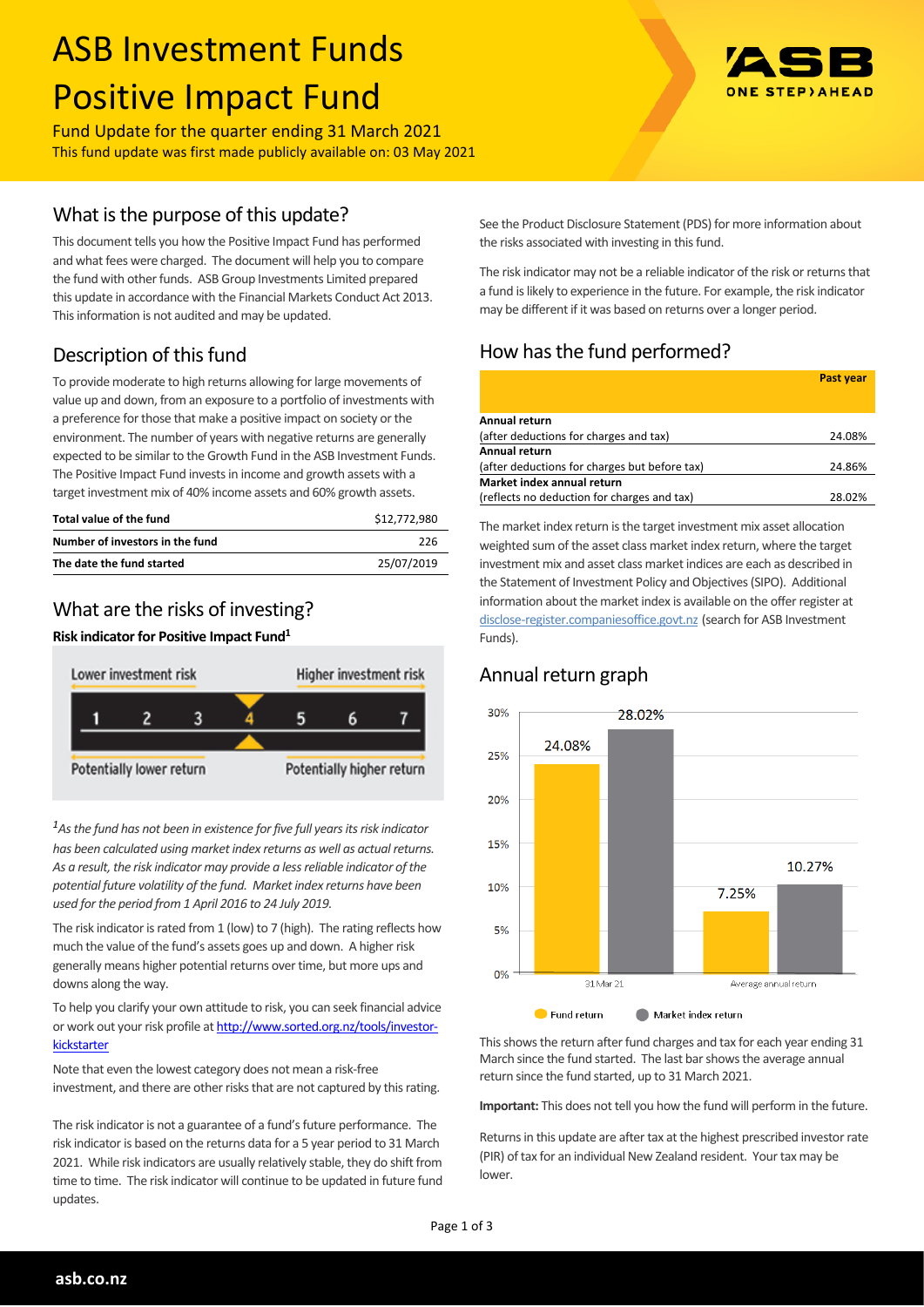## What fees are investors charged?

Investors in the Positive Impact Fund are charged fund charges. Estimates of these are<sup>\*</sup>:

|                                             | % of net asset value |
|---------------------------------------------|----------------------|
| Total fund charges <sup>2</sup>             | 1.33%                |
| Which are made up of:                       |                      |
| Total management and administration charges | 1.33%                |
| Including:                                  |                      |
| Manager's basic fee                         | 1.25%                |
| Other management and administration charges | 0.08%                |
| <b>Total performance-based fees</b>         | 0.00%                |
| Other charges                               | Nil                  |

*<sup>2</sup>Total fund charges are exclusive of GST.*

Investors may also be charged individual action fees for specific actions or decisions (for example, for withdrawing from or switching funds). See the ASB Investment Funds PDS for more information about those fees.

Small differences in fees and charges can have a big impact on your investment over the long term.

#### Example of how this applies to an investor

Jason had \$10,000 in the fund at the start of the year and did not make any further contributions. At the end of the year, Jason received a return after fund charges were deducted of \$2,408.00 (that is 24.08% of his initial \$10,000). Jason also paid \$0.00 in other charges. This gives Jason a total return after tax of \$2,408.00 for the year.

### What does the fund invest in?

#### **Actual investment mix**

This shows the types of assets that the fund invests in.



#### **Target investment mix**

This shows the mix of assets that the fund generally intends to invest in.

| Cash and cash equivalents    | 0.00%  |
|------------------------------|--------|
| New Zealand fixed interest   | 0.00%  |
| International fixed interest | 40.00% |
| Australasian equities        | 0.00%  |
| International equities       | 60.00% |
| Listed property              | 0.00%  |
| Unlisted property            | 0.00%  |
| Commodities                  | 0.00%  |
| Other                        | 0.00%  |

#### **Currency hedging**

As at 31 March 2021 the fund's exposure to assets denominated in foreign currencies was 94%, of which 70% was hedged. This means the fund's unhedged foreign currency exposure was 29% of the net asset value of the fund. More information on our currency hedging model can be found in the SIPO on the offer register at disclose-register.companiesoffice.govt.nz (search for ASB Investment Funds).